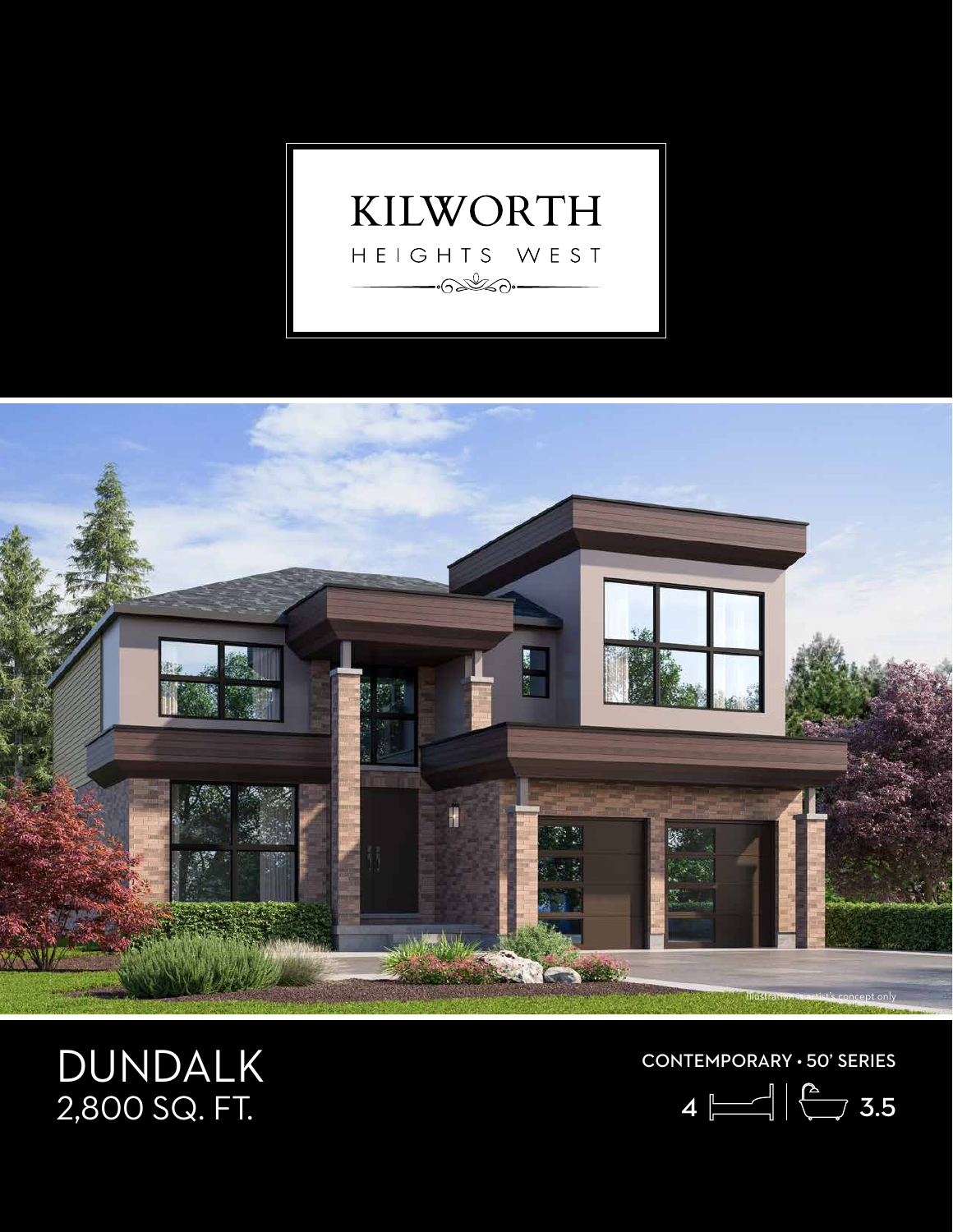

FIRST FLOOR PLAN (STANDARD)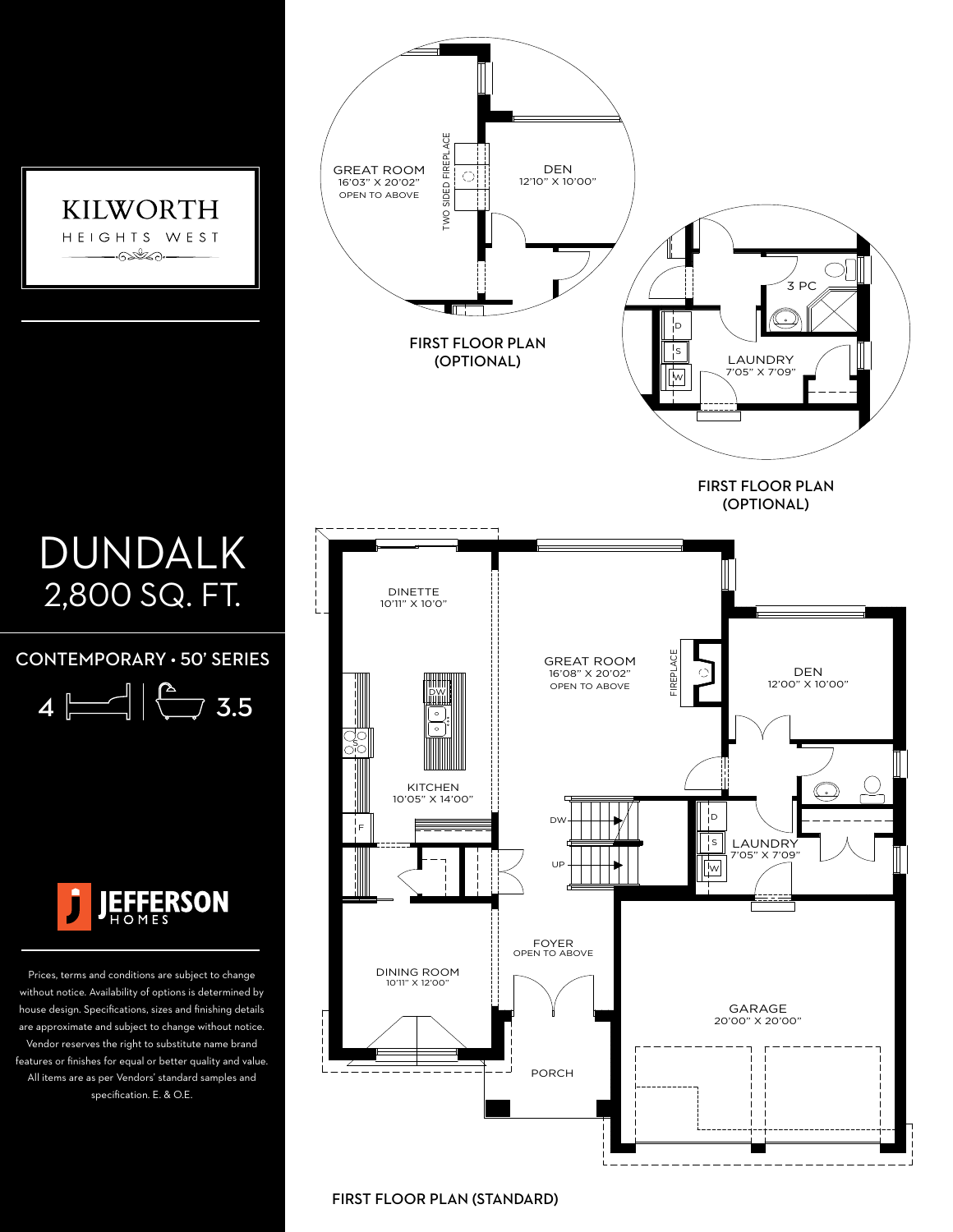

## DUNDALK 2,800 SQ. FT.

CONTEMPORARY • 50' SERIES

4 3.5



Prices, terms and conditions are subject to change without notice. Availability of options is determined by house design. Specifications, sizes and finishing details are approximate and subject to change without notice. Vendor reserves the right to substitute name brand features or finishes for equal or better quality and value. All items are as per Vendors' standard samples and specification. E. & O.E.



SECOND FLOOR PLAN